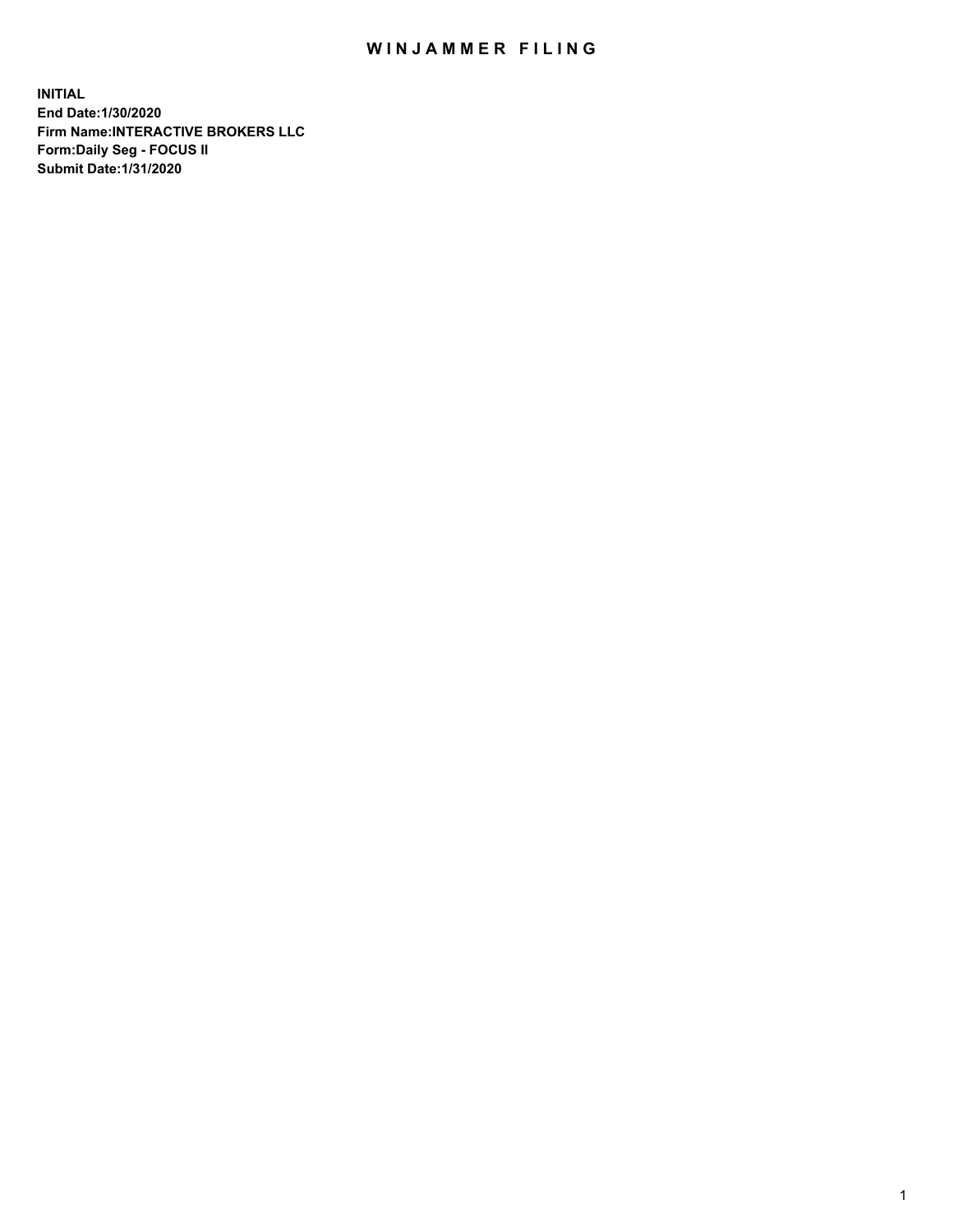**INITIAL End Date:1/30/2020 Firm Name:INTERACTIVE BROKERS LLC Form:Daily Seg - FOCUS II Submit Date:1/31/2020 Daily Segregation - Cover Page**

| Name of Company                                                                                                                                                                                                                                                                                                                 | <b>INTERACTIVE BROKERS LLC</b>                                                   |
|---------------------------------------------------------------------------------------------------------------------------------------------------------------------------------------------------------------------------------------------------------------------------------------------------------------------------------|----------------------------------------------------------------------------------|
| <b>Contact Name</b>                                                                                                                                                                                                                                                                                                             | <b>James Menicucci</b>                                                           |
| <b>Contact Phone Number</b>                                                                                                                                                                                                                                                                                                     | 203-618-8085                                                                     |
| <b>Contact Email Address</b>                                                                                                                                                                                                                                                                                                    | jmenicucci@interactivebrokers.c<br>om                                            |
| FCM's Customer Segregated Funds Residual Interest Target (choose one):<br>a. Minimum dollar amount: ; or<br>b. Minimum percentage of customer segregated funds required:% ; or<br>c. Dollar amount range between: and; or<br>d. Percentage range of customer segregated funds required between:% and%.                          | <u>0</u><br>$\overline{\mathbf{0}}$<br>155,000,000 245,000,000<br>0 <sub>0</sub> |
| FCM's Customer Secured Amount Funds Residual Interest Target (choose one):<br>a. Minimum dollar amount: ; or<br>b. Minimum percentage of customer secured funds required:%; or<br>c. Dollar amount range between: and; or<br>d. Percentage range of customer secured funds required between:% and%.                             | <u>0</u><br>$\overline{\mathbf{0}}$<br>80,000,000 120,000,000<br>0 <sub>0</sub>  |
| FCM's Cleared Swaps Customer Collateral Residual Interest Target (choose one):<br>a. Minimum dollar amount: ; or<br>b. Minimum percentage of cleared swaps customer collateral required:%; or<br>c. Dollar amount range between: and; or<br>d. Percentage range of cleared swaps customer collateral required between: % and %. | <u>0</u><br>$\underline{\mathbf{0}}$<br>0 <sub>0</sub><br>0 <sub>0</sub>         |

Attach supporting documents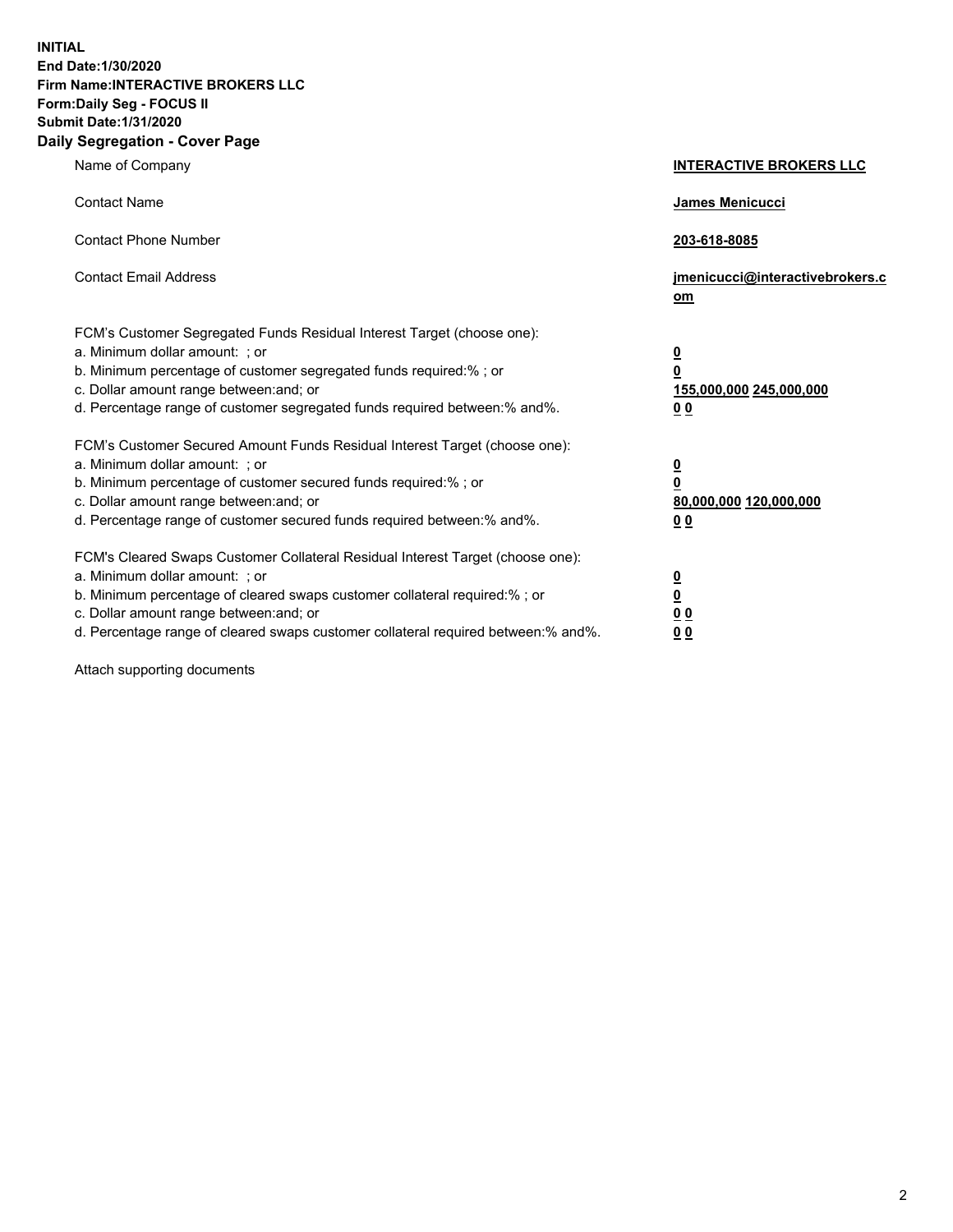**INITIAL End Date:1/30/2020 Firm Name:INTERACTIVE BROKERS LLC Form:Daily Seg - FOCUS II Submit Date:1/31/2020 Daily Segregation - Secured Amounts**

|     | Foreign Futures and Foreign Options Secured Amounts                                         |                                   |
|-----|---------------------------------------------------------------------------------------------|-----------------------------------|
|     | Amount required to be set aside pursuant to law, rule or regulation of a foreign            | $0$ [7305]                        |
|     | government or a rule of a self-regulatory organization authorized thereunder                |                                   |
| 1.  | Net ledger balance - Foreign Futures and Foreign Option Trading - All Customers             |                                   |
|     | A. Cash                                                                                     | 493,468,592 [7315]                |
|     | B. Securities (at market)                                                                   | $0$ [7317]                        |
| 2.  | Net unrealized profit (loss) in open futures contracts traded on a foreign board of trade   | 2,082,107 [7325]                  |
| 3.  | Exchange traded options                                                                     |                                   |
|     | a. Market value of open option contracts purchased on a foreign board of trade              | 220,491 [7335]                    |
|     | b. Market value of open contracts granted (sold) on a foreign board of trade                | -304,852 [7337]                   |
| 4.  | Net equity (deficit) (add lines 1. 2. and 3.)                                               | 495,466,338 [7345]                |
| 5.  | Account liquidating to a deficit and account with a debit balances - gross amount           | 27,546 [7351]                     |
|     | Less: amount offset by customer owned securities                                            | 0 [7352] 27,546 [7354]            |
| 6.  | Amount required to be set aside as the secured amount - Net Liquidating Equity              | 495,493,884 [7355]                |
|     | Method (add lines 4 and 5)                                                                  |                                   |
| 7.  | Greater of amount required to be set aside pursuant to foreign jurisdiction (above) or line | 495,493,884 [7360]                |
|     | 6.<br>FUNDS DEPOSITED IN SEPARATE REGULATION 30.7 ACCOUNTS                                  |                                   |
|     |                                                                                             |                                   |
| 1.  | Cash in banks<br>A. Banks located in the United States                                      |                                   |
|     |                                                                                             | 74,722,412 [7500]                 |
| 2.  | B. Other banks qualified under Regulation 30.7<br>Securities                                | 0 [7520] 74,722,412 [7530]        |
|     | A. In safekeeping with banks located in the United States                                   | 446,046,725 [7540]                |
|     | B. In safekeeping with other banks qualified under Regulation 30.7                          | 0 [7560] 446,046,725 [7570]       |
| 3.  | Equities with registered futures commission merchants                                       |                                   |
|     | A. Cash                                                                                     | $0$ [7580]                        |
|     | <b>B.</b> Securities                                                                        | $0$ [7590]                        |
|     | C. Unrealized gain (loss) on open futures contracts                                         | $0$ [7600]                        |
|     | D. Value of long option contracts                                                           | $0$ [7610]                        |
|     | E. Value of short option contracts                                                          | 0 [7615] 0 [7620]                 |
| 4.  | Amounts held by clearing organizations of foreign boards of trade                           |                                   |
|     | A. Cash                                                                                     | $0$ [7640]                        |
|     | <b>B.</b> Securities                                                                        | $0$ [7650]                        |
|     | C. Amount due to (from) clearing organization - daily variation                             | $0$ [7660]                        |
|     | D. Value of long option contracts                                                           | $0$ [7670]                        |
|     | E. Value of short option contracts                                                          | 0 [7675] 0 [7680]                 |
| 5.  | Amounts held by members of foreign boards of trade                                          |                                   |
|     | A. Cash                                                                                     | 91,852,999 [7700]                 |
|     | <b>B.</b> Securities                                                                        | $0$ [7710]                        |
|     | C. Unrealized gain (loss) on open futures contracts                                         | 580,530 [7720]                    |
|     | D. Value of long option contracts                                                           | 220,491 [7730]                    |
|     | E. Value of short option contracts                                                          | -304,852 [7735] 92,349,168 [7740] |
| 6.  | Amounts with other depositories designated by a foreign board of trade                      | $0$ [7760]                        |
| 7.  | Segregated funds on hand                                                                    | $0$ [7765]                        |
| 8.  | Total funds in separate section 30.7 accounts                                               | 613,118,305 [7770]                |
| 9.  | Excess (deficiency) Set Aside for Secured Amount (subtract line 7 Secured Statement         | 117,624,421 [7380]                |
|     | Page 1 from Line 8)                                                                         |                                   |
| 10. | Management Target Amount for Excess funds in separate section 30.7 accounts                 | 80,000,000 [7780]                 |
| 11. | Excess (deficiency) funds in separate 30.7 accounts over (under) Management Target          | 37,624,421 [7785]                 |
|     |                                                                                             |                                   |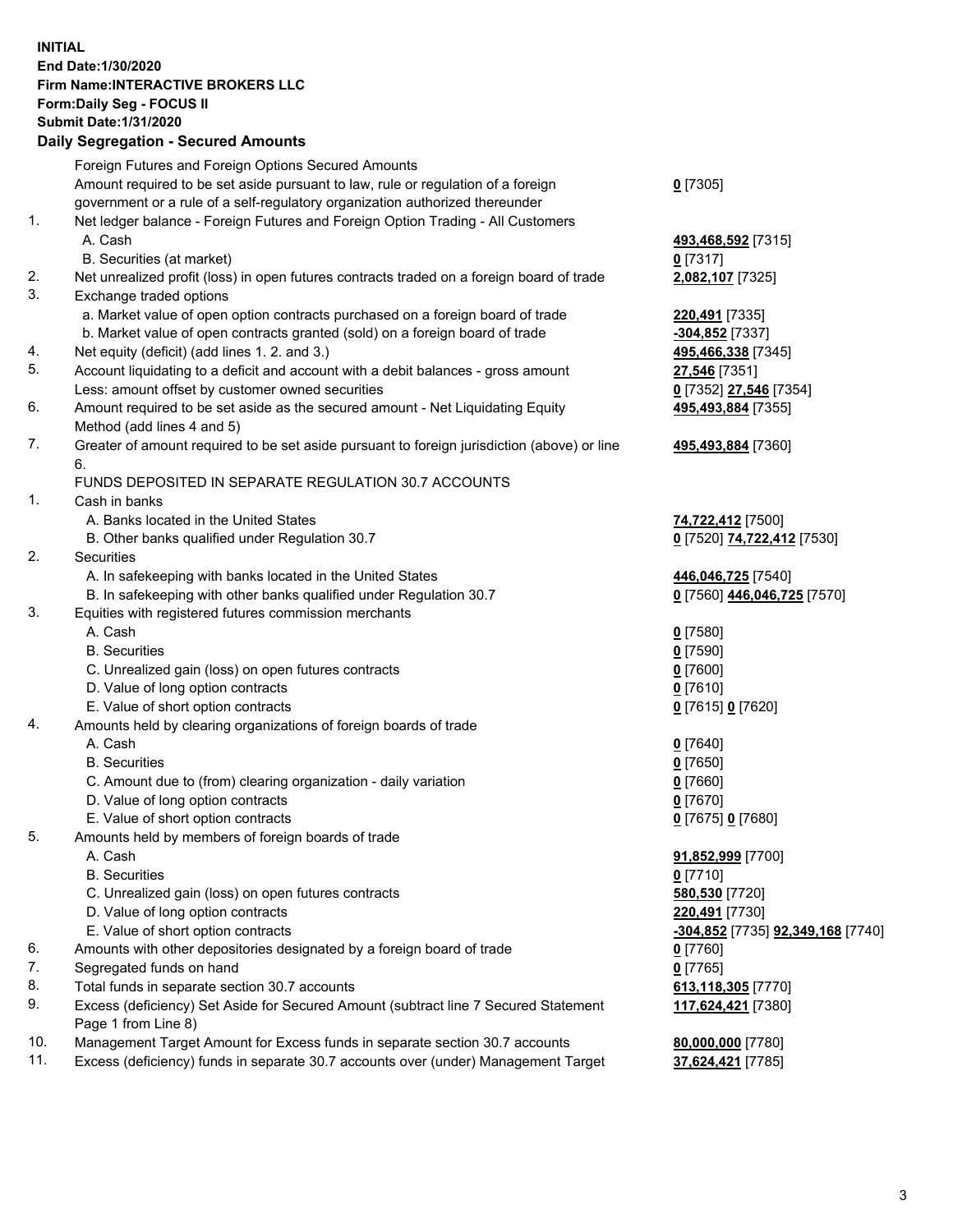**INITIAL End Date:1/30/2020 Firm Name:INTERACTIVE BROKERS LLC Form:Daily Seg - FOCUS II Submit Date:1/31/2020 Daily Segregation - Segregation Statement** SEGREGATION REQUIREMENTS(Section 4d(2) of the CEAct) 1. Net ledger balance A. Cash **4,254,791,271** [7010] B. Securities (at market) **0** [7020] 2. Net unrealized profit (loss) in open futures contracts traded on a contract market **-63,806,192** [7030] 3. Exchange traded options A. Add market value of open option contracts purchased on a contract market **218,619,577** [7032] B. Deduct market value of open option contracts granted (sold) on a contract market **-275,719,367** [7033] 4. Net equity (deficit) (add lines 1, 2 and 3) **4,133,885,289** [7040] 5. Accounts liquidating to a deficit and accounts with debit balances - gross amount **945,249** [7045] Less: amount offset by customer securities **0** [7047] **945,249** [7050] 6. Amount required to be segregated (add lines 4 and 5) **4,134,830,538** [7060] FUNDS IN SEGREGATED ACCOUNTS 7. Deposited in segregated funds bank accounts A. Cash **1,066,049,722** [7070] B. Securities representing investments of customers' funds (at market) **1,834,932,060** [7080] C. Securities held for particular customers or option customers in lieu of cash (at market) **0** [7090] 8. Margins on deposit with derivatives clearing organizations of contract markets A. Cash **12,994,609** [7100] B. Securities representing investments of customers' funds (at market) **1,477,991,385** [7110] C. Securities held for particular customers or option customers in lieu of cash (at market) **0** [7120] 9. Net settlement from (to) derivatives clearing organizations of contract markets **3,637,454** [7130] 10. Exchange traded options A. Value of open long option contracts **218,074,644** [7132] B. Value of open short option contracts **-275,268,257** [7133] 11. Net equities with other FCMs A. Net liquidating equity **0** [7140] B. Securities representing investments of customers' funds (at market) **0** [7160] C. Securities held for particular customers or option customers in lieu of cash (at market) **0** [7170] 12. Segregated funds on hand **0** [7150] 13. Total amount in segregation (add lines 7 through 12) **4,338,411,617** [7180] 14. Excess (deficiency) funds in segregation (subtract line 6 from line 13) **203,581,079** [7190] 15. Management Target Amount for Excess funds in segregation **155,000,000** [7194]

16. Excess (deficiency) funds in segregation over (under) Management Target Amount Excess

**48,581,079** [7198]